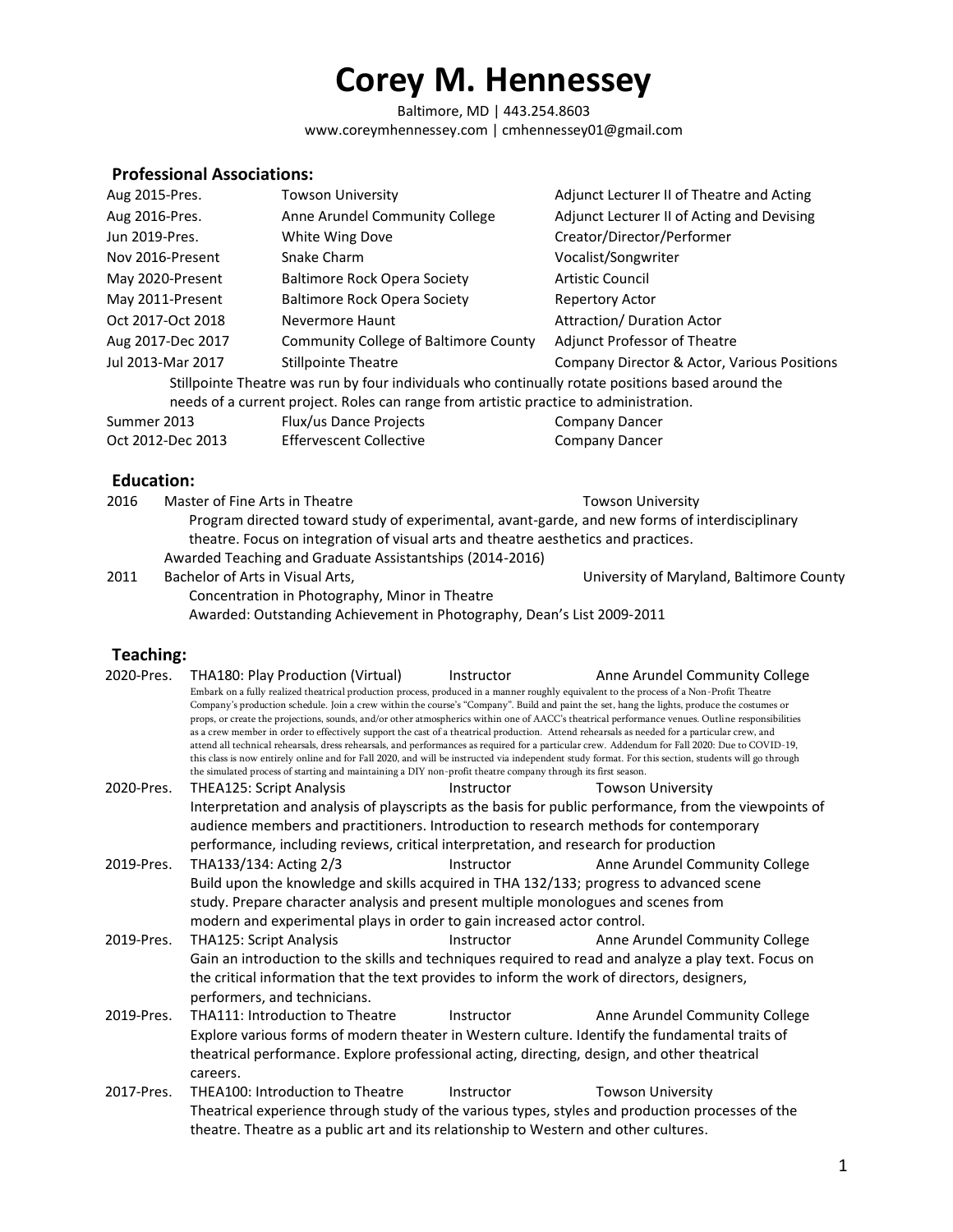Baltimore, MD | 443.254.8603 www.coreymhennessey.com | cmhennessey01@gmail.com

| 2017-Pres.        | THA135: Applied Theatre<br>Individualized instruction in theatre for the actor, designer, or technician.<br>Sections with me focused on the devising process for actors, directors, and stage managers. | Instructor                | Anne Arundel Community College                                                                     |
|-------------------|---------------------------------------------------------------------------------------------------------------------------------------------------------------------------------------------------------|---------------------------|----------------------------------------------------------------------------------------------------|
|                   | Students plan to take the resulting production to the Capital Fringe Festival.                                                                                                                          |                           |                                                                                                    |
| 2016-Pres.        | THA132: Acting 1                                                                                                                                                                                        | Instructor                | Anne Arundel Community College                                                                     |
|                   | Study the acting process through exercises, theatre games, and performances.                                                                                                                            |                           |                                                                                                    |
| 2015-Pres.        | THEA101: Acting 1 for Non-Majors                                                                                                                                                                        | Instructor                | <b>Towson University</b>                                                                           |
|                   | Beginning exploration into the theory and practice of acting. Focuses on                                                                                                                                |                           |                                                                                                    |
|                   | applying acting as a life skill versus, or rather than, only an artistic skill.                                                                                                                         |                           |                                                                                                    |
| 2017-Pres.        | THA180: Play Production                                                                                                                                                                                 | Instructor                | Anne Arundel Community College                                                                     |
|                   | Students enrolled in this course work to develop a production through script analysis                                                                                                                   |                           |                                                                                                    |
|                   | and auditions to rehearsal and performance. Virtual sessions (Fall 2020) focus on                                                                                                                       |                           |                                                                                                    |
|                   | starting a non-profit theatre company.                                                                                                                                                                  |                           |                                                                                                    |
| 2017              | THA122: Intro to Stage Design                                                                                                                                                                           | Long-Term Sub             | Anne Arundel Community College                                                                     |
| 2014              | THEA125: Script Analysis                                                                                                                                                                                | <b>Teaching Assistant</b> | <b>Towson University</b>                                                                           |
| 2014              | THEA331: Directing 1                                                                                                                                                                                    | Aid to the Professor      | <b>Towson University</b>                                                                           |
|                   |                                                                                                                                                                                                         |                           |                                                                                                    |
| <b>Workshops:</b> |                                                                                                                                                                                                         |                           |                                                                                                    |
| 2020              | Ensemble Problem Solving                                                                                                                                                                                | Instructor                | Maryland State Thespian Festival                                                                   |
| 2019              | <b>Storytelling Without Words</b>                                                                                                                                                                       | Instructor                | Maryland State Thespian Festival                                                                   |
|                   | Originator, transforming the written text into an exploration of movement and sound                                                                                                                     |                           |                                                                                                    |
| 2019              | <b>Applying Given Circumstances</b>                                                                                                                                                                     | Instructor                | Maryland State Thespian Festival                                                                   |
|                   | Originator, exploring the concepts of reacting to the unseen conditions around an actor                                                                                                                 |                           |                                                                                                    |
| 2015              | Movement/Character Workshop                                                                                                                                                                             | Instructor                | <b>Stillpointe Theatre</b>                                                                         |
|                   |                                                                                                                                                                                                         |                           | Originator, built around concepts related to ensemble interaction for cast of Bat Boy: The Musical |
|                   |                                                                                                                                                                                                         |                           |                                                                                                    |
|                   | <b>Original &amp; Devised Performance:</b>                                                                                                                                                              |                           |                                                                                                    |
| 2019              | Stevie Nicks' White Wing Dove                                                                                                                                                                           | Vocalist/Director         | White Wing Dove - Baltimore                                                                        |
| 2019              | <b>Stop Making Sense</b>                                                                                                                                                                                | Vocalist                  | Stop Making Sense - Baltimore                                                                      |
| 2017              | The Terrible Secret of Lunastus                                                                                                                                                                         | lonos                     | <b>Baltimore Rock Opera Society</b>                                                                |
|                   | Original Cast & Original Cast Recording                                                                                                                                                                 |                           |                                                                                                    |
|                   |                                                                                                                                                                                                         |                           |                                                                                                    |

2016 404 Unhinged Solo w/ Accompaniment Self-produced at Stillpointe Theatre Original cabaret show performed live with Andrew McVey, using original songs and visuals from 404 with covers and storytelling moments.

| 2016 | 404                                                                             | Creator/Solo Performer                                                            | Towson MFA Theatre Department        |  |  |
|------|---------------------------------------------------------------------------------|-----------------------------------------------------------------------------------|--------------------------------------|--|--|
|      |                                                                                 | Original, singularly devised work based upon the manifestation of a mixtape.      |                                      |  |  |
|      |                                                                                 | Centered on the idea of absence, the performance utilizes projection, music,      |                                      |  |  |
|      |                                                                                 | handheld lights, and movement to distort the body and create a unified whole form |                                      |  |  |
|      | many disparate pieces.                                                          |                                                                                   |                                      |  |  |
| 2015 | Shapez                                                                          | 1 of 2 Performers                                                                 | <b>Towson MFA Theatre Department</b> |  |  |
|      | Original, singularly devised work based on the incorporation of visual arts and |                                                                                   |                                      |  |  |
|      | projections and movement.                                                       | photographic design techniques into performance through the use of                |                                      |  |  |
| 2014 | Electric Pharaoh                                                                | Tarig                                                                             | <b>Baltimore Rock Opera Society</b>  |  |  |
|      | Original Cast                                                                   |                                                                                   |                                      |  |  |
|      | Featured on Original Cast Recording                                             |                                                                                   |                                      |  |  |
|      | Awarded: Best Actor by Bad Oracle (2015)                                        |                                                                                   |                                      |  |  |
| 2015 | The Benefactor                                                                  | <b>Movement Team</b>                                                              | <b>Stillpointe Theatre</b>           |  |  |
|      | Original Cast                                                                   |                                                                                   |                                      |  |  |
| 2013 | Pull/Drift                                                                      | Dancer                                                                            | <b>Effervescent Collective</b>       |  |  |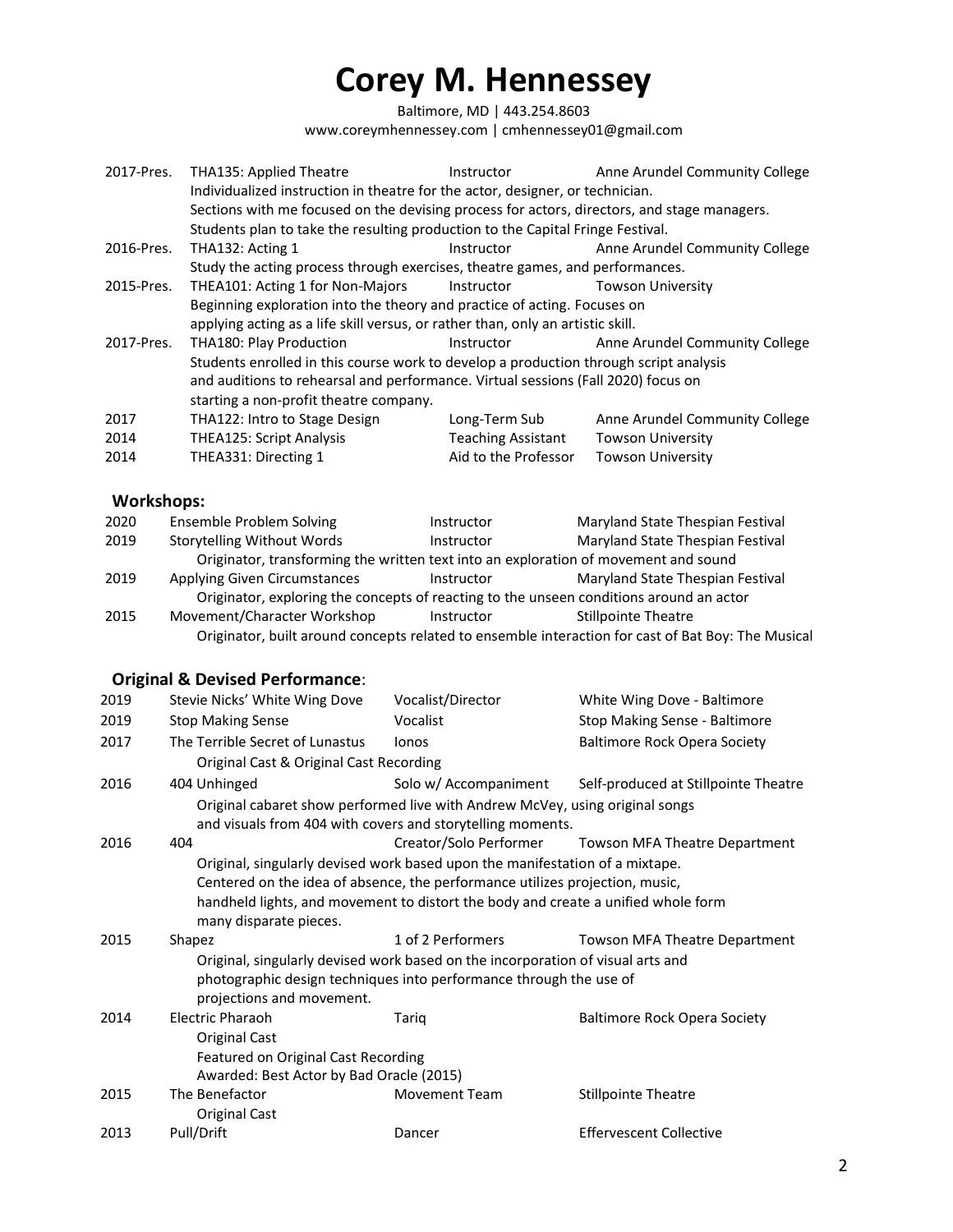Baltimore, MD | 443.254.8603 www.coreymhennessey.com | cmhennessey01@gmail.com

|         | <b>Original Devising Cast</b>                                                                                      |                           |                                                   |
|---------|--------------------------------------------------------------------------------------------------------------------|---------------------------|---------------------------------------------------|
| 2012-14 | 1814! The Rock Opera                                                                                               | Major George Armistead    |                                                   |
|         | Original Cast                                                                                                      |                           |                                                   |
|         | Featured on Original Cast Recording                                                                                |                           |                                                   |
|         | Awarded: Actor Stealing the Spotlight by DCMetroArts (2014)                                                        |                           |                                                   |
|         | Best of Fringe by DCMetroArts (2013)                                                                               |                           |                                                   |
|         | Best Historical Re-enactment by Baltimore City Paper (2013)                                                        |                           |                                                   |
| 2013-15 | Four Over Three                                                                                                    | Various/Cabaret           | Stillpointe Theatre Initiative                    |
|         | Recurring cabaret series exhibiting new songs and mini-musicals each paired<br>with a specialty drink or cocktail. |                           |                                                   |
|         | Original & Devising Cast for each incarnation of series.                                                           |                           |                                                   |
| 2013    | Murdercastle                                                                                                       | Emily's Boyfriend/        | Baltimore Rock Opera Society                      |
|         |                                                                                                                    | <b>Nightmare Creature</b> |                                                   |
|         | Original Cast/ Original Devising Team for Movement Segments                                                        |                           |                                                   |
| 2012    | Valhella: The Ragnarokoperetta!                                                                                    | Minion/ Raven/ Snake      | Baltimore Rock Opera Society                      |
|         | Original Cast                                                                                                      | <b>Movement Team</b>      |                                                   |
| 2011    | The Terrible Secret of Lunastus                                                                                    | lonos                     | <b>Baltimore Rock Opera Society</b>               |
|         | <b>Original Cast</b>                                                                                               |                           |                                                   |
|         | Awarded: Best Musical Actor by Baltimore City Paper (2012)                                                         |                           |                                                   |
| 2009    | Love, Inc.                                                                                                         | Jack                      | Anne Arundel Community College Moonlight Troupers |
|         | Original Cast                                                                                                      |                           |                                                   |
|         |                                                                                                                    |                           |                                                   |
|         |                                                                                                                    |                           |                                                   |

### **Other Performance Experience**:

| 2020    | Mineola Twins                                                | Kenny/Ben                     | <b>Fells Point Corner Theatre</b>                           |
|---------|--------------------------------------------------------------|-------------------------------|-------------------------------------------------------------|
| 2019    | She Stoops to Conquer                                        | Tony Lumpkin                  | <b>Fells Point Corner Theatre</b>                           |
| 2016    | Murder Ballad                                                | Narrator                      | <b>Stillpointe Theatre</b>                                  |
|         | Listed Best Musical 2016 by DC Metro Theatre Arts            |                               |                                                             |
|         | Listed Top 10 Stage Productions 2016 by Baltimore City Paper |                               |                                                             |
| 2016    | The 25 <sup>th</sup> Annual Putnam County Spelling Bee       | Chip/ Jesus/ Olive's Dad      | <b>Stillpointe Theatre</b>                                  |
| 2015    | <b>Batboy: The Musical</b>                                   | Batboy/Edgar                  | <b>Stillpointe Theatre</b>                                  |
|         | Awarded: Best Lead Actor in a Musical by DCMetroArts (2015)  |                               |                                                             |
|         | Nominated: Best Lead Actor in a Musical by Bad Oracle (2015) |                               |                                                             |
| 2014    | Marat/Sade                                                   | Polpoch                       | <b>Annex Theatre</b>                                        |
| 2014    | 1-Minute Play Festival                                       | Various                       | E.M.P. Collective                                           |
| 2013    | Hair                                                         | Paul                          | Stillpointe Theatre Initiative                              |
| 2011-12 | The Phantom of the Paradise in 6D/6DD!                       | Leader of the Undead/         | Baltimore Rock Opera                                        |
|         |                                                              | Juicy Fruit/ Beach Bum,       | Society                                                     |
|         |                                                              | Raven Dancer                  |                                                             |
| 2012    | 35mm: A Musical Exhibition                                   | The Idle Boy/ Savior/ Various | Stillpointe Theatre Initiative                              |
| 2012    | Noise Pollution: The Story of Judofist                       | Lester/Lisa E. Crow           | <b>Stand Alone Theatre</b>                                  |
| 2011    | <b>RENT</b>                                                  | Angel                         | <b>UMBC Musical Theatre Club</b>                            |
| 2010    | Into the Woods                                               | Wolf/ Rapunzel's Prince       | <b>UMBC Musical Theatre Club</b>                            |
| 2009    | Love, Inc.                                                   | Jack                          | Anne Arundel Community College                              |
|         |                                                              |                               | <b>Moonlight Troupers</b>                                   |
| 2008    | Guys and Dolls                                               | Ensemble/ Angie-the-Ox        | Anne Arundel Community College<br><b>Moonlight Troupers</b> |
| 2007    | Ragtime                                                      | Ensemble                      | Anne Arundel Community College<br><b>Moonlight Troupers</b> |

### **Directing and Producing Experience:**

| 2020 | Bella Donna                   | Director/ Producer | White Wing Dove - Baltimore |
|------|-------------------------------|--------------------|-----------------------------|
| 2019 | Stevie Nicks' White Wing Dove | Director/ Producer | White Wing Dove - Baltimore |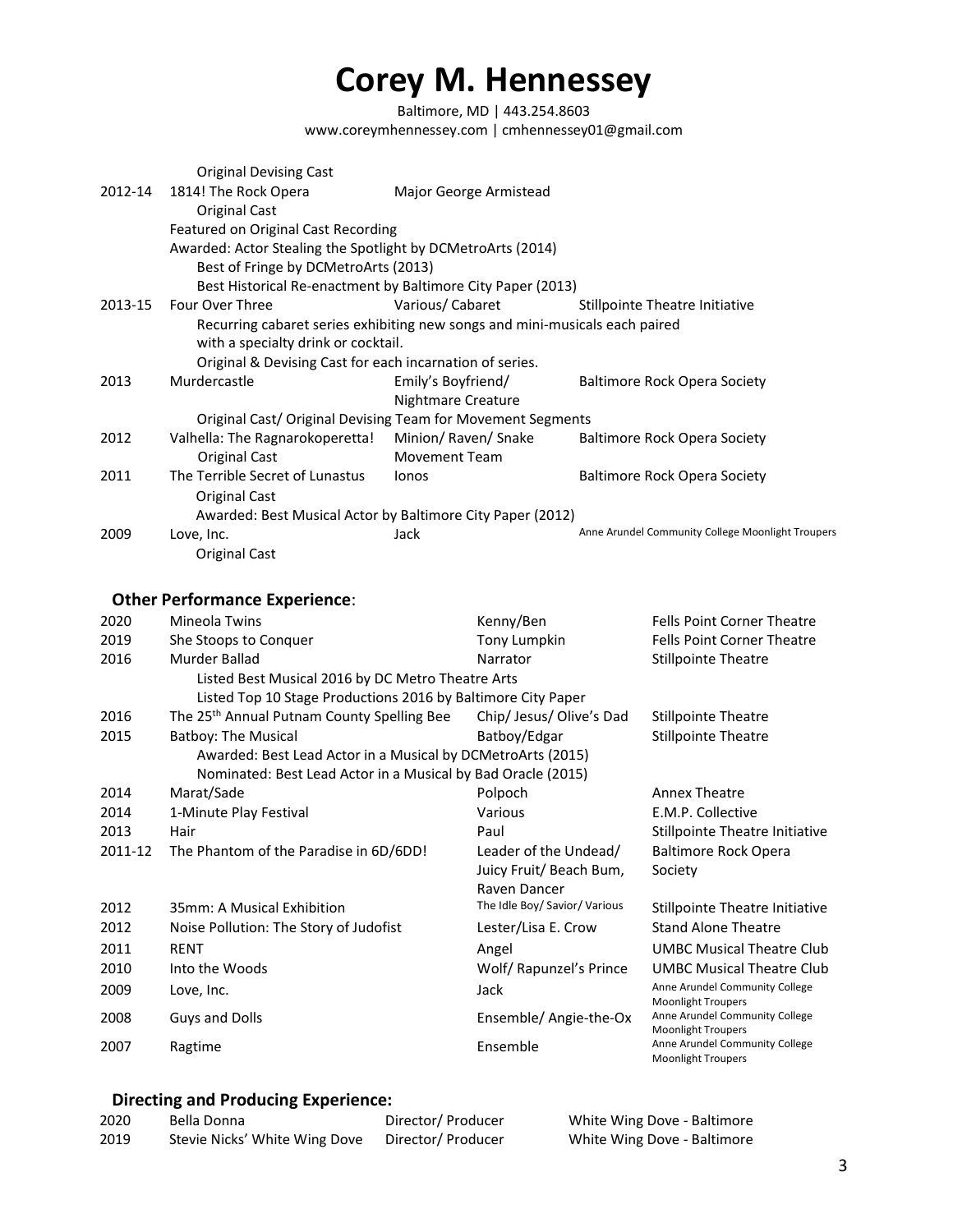Baltimore, MD | 443.254.8603 www.coreymhennessey.com | cmhennessey01@gmail.com

| 2019    | Let's Fight and Say We Didn't                     | Mentor to Student                                               | Anne Arundel Community College                                                               |
|---------|---------------------------------------------------|-----------------------------------------------------------------|----------------------------------------------------------------------------------------------|
|         |                                                   | Director                                                        | Theatre Dept./ Capital Fringe 2018                                                           |
| 2018    | <b>Dragon Hunting Support Group</b>               | Director/ Instructor                                            | Anne Arundel Community College<br>Theatre Dept./ Capital Fringe 2018                         |
| 2017    | Heavy Hors d'oeuvres 3:                           | Director                                                        | <b>Interrobang Theatre</b>                                                                   |
|         | The Ides of May                                   |                                                                 |                                                                                              |
| 2017    | The Last Five Years                               | Co-Director                                                     | <b>Stillpointe Theatre</b>                                                                   |
|         | Listed Top Ten Plays 2017 by Baltimore Beat       |                                                                 |                                                                                              |
| 2016    | 404 Unhinged                                      | Director                                                        | Self-produced at Stillpointe Theatre                                                         |
|         |                                                   |                                                                 | Original cabaret show performed live with Andrew McVey, using original songs                 |
|         |                                                   | and visuals from 404 with covers and storytelling moments.      |                                                                                              |
| 2016    | Murder Ballad                                     | Director                                                        | <b>Stillpointe Theatre</b>                                                                   |
|         |                                                   |                                                                 |                                                                                              |
|         | Listed Best Musical 2016 by DC Metro Theatre Arts |                                                                 |                                                                                              |
|         |                                                   | Listed Top 10 Stage Productions 2016 by Baltimore City Paper    |                                                                                              |
| 2016    | 404                                               | Director/Creator                                                | Towson Theatre MFA Program                                                                   |
| 2016    | The 25 <sup>th</sup> Annual Putnam                | Co-Director                                                     | <b>Stillpointe Theatre</b>                                                                   |
|         | <b>County Spelling Bee</b>                        |                                                                 |                                                                                              |
| 2015    | Shapez                                            | Director                                                        | Towson Theatre MFA Department                                                                |
|         |                                                   | Original, singularly devised work based on the incorporation of |                                                                                              |
|         |                                                   | visual arts and photographic design techniques into performance |                                                                                              |
|         | through the use of projections and movement.      |                                                                 |                                                                                              |
| 2015    | <b>Batboy: The Musical</b>                        | Producer                                                        | <b>Stillpointe Theatre</b>                                                                   |
| 2015    | Avenue Q                                          | Producer/Box Office                                             | <b>Stillpointe Theatre</b>                                                                   |
| 2015    | The Benefactor                                    | Producer                                                        | <b>Stillpointe Theatre</b>                                                                   |
| 2014    | Caroline, or Change                               | Producer/Box Office                                             | <b>Stillpointe Theatre</b>                                                                   |
| 2012    | 1814! The Rock Opera                              | Co-Director                                                     | David Dudley/ David Israel                                                                   |
| 2013    | Love, Lust and Straightjackets                    | Co-Director                                                     | <b>Stand Alone Theatre</b>                                                                   |
|         | Design/Choreography/Writing Experience:           |                                                                 |                                                                                              |
| 2016    | Murder Ballad                                     | Set/Costume/Light Designer &                                    | <b>Stillpointe Theatre</b>                                                                   |
|         |                                                   | Choreographer                                                   |                                                                                              |
| 2016    | 404                                               | Script/Song-writer & Projection/                                | Towson Theatre MFA Department                                                                |
|         |                                                   | Movement/Sound Designer                                         |                                                                                              |
| 2015    | Shapez                                            | Writer/Choreographer/Designer                                   | Towson Theatre MFA Department                                                                |
|         |                                                   |                                                                 | Original, singularly devised work based on the incorporation of visual arts and photographic |
|         |                                                   |                                                                 |                                                                                              |
|         |                                                   |                                                                 | design techniques into performance through the use of projections and movement.              |
| 2015    | <b>Batboy: The Musical</b>                        | <b>Print Designer</b>                                           | <b>Stillpointe Theatre</b>                                                                   |
| 2015    | The Benefactor                                    | Print & Co-Set Designer                                         | <b>Stillpointe Theatre</b>                                                                   |
| 2014    | <b>Electric Pharaoh</b>                           | Co-lyricist/Editor                                              | <b>Baltimore Rock Opera Society</b>                                                          |
| 2012-14 | 1814! The Rock Opera                              | Co-Choreographer                                                | David Dudley/ David Israel                                                                   |
| 2013    | Love, Lust and                                    | Set Designer                                                    | <b>Stand Alone Theatre</b>                                                                   |
|         | Straightjackets                                   |                                                                 |                                                                                              |
|         |                                                   |                                                                 |                                                                                              |
|         | <b>Audio Recordings:</b>                          |                                                                 |                                                                                              |
| 2019    | Machete (Sparklydove                              | Original Work                                                   | Vocals/Songwriting<br>Snake Charm                                                            |

| ---- |                           | 5.15111411110111               | $\frac{1}{2}$      |                                     |
|------|---------------------------|--------------------------------|--------------------|-------------------------------------|
|      | Remix) - Single           |                                |                    |                                     |
| 2018 | Fledglings 01-05- Demo EP | Original Work                  | Vocals/Songwriting | Snake Charm                         |
| 2017 | The Terrible Secret of    | <b>Original Cast Recording</b> | Vocals             | <b>Baltimore Rock Opera Society</b> |
|      | Lunastus                  |                                |                    |                                     |
| 2014 | Electric Pharaoh          | Original Cast Recording        | Vocals/Lyrics      | <b>Baltimore Rock Opera Society</b> |
| 2013 | 1814! The Rock Opera      | Original Cast Recording        | Vocals / Lyrics    | 1814! The Rock Opera Company        |
|      |                           |                                |                    |                                     |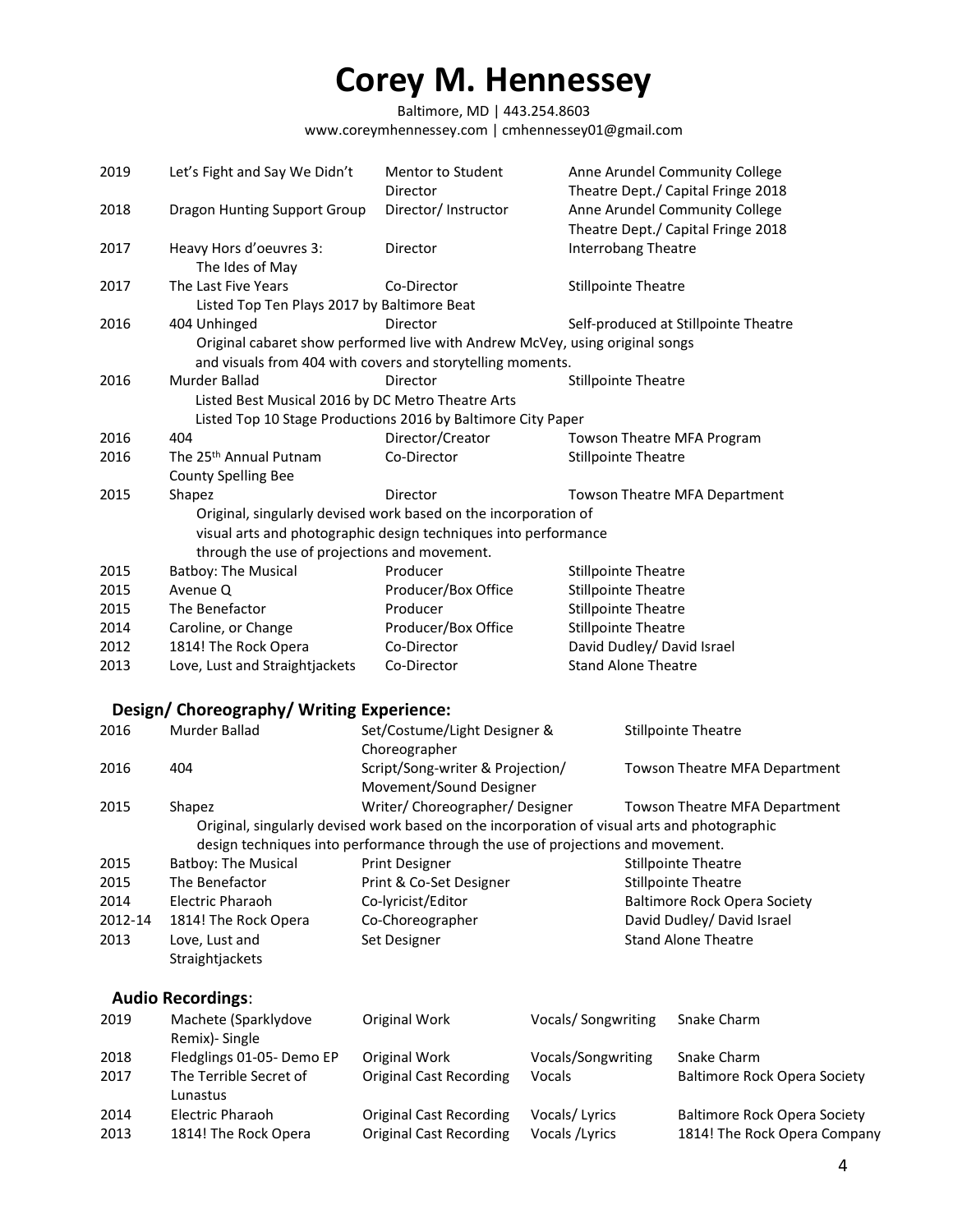Baltimore, MD | 443.254.8603 www.coreymhennessey.com | cmhennessey01@gmail.com

#### **Gallery Experience**:

| 2019 | Monsters and Myths Closing Reception                                                  | <b>Durational Movement Actor</b> | <b>Baltimore Museum of Art</b>     |
|------|---------------------------------------------------------------------------------------|----------------------------------|------------------------------------|
| 2015 | <b>Bubble Over Green Closing Reception</b>                                            | Installation/Movement            | The Contemporary                   |
|      | Awarded: Best Museum Show by Baltimore City Paper (2015)                              |                                  |                                    |
| 2013 | Akimbo Festival: Improvised Dance at                                                  | Dancer                           | Flux/us Dance Company              |
|      | Liam Flynn's Pub                                                                      |                                  |                                    |
| 2011 | Shock                                                                                 | Photographer/Model               | <b>UMBC Visual Arts Department</b> |
|      | Awarded: Outstanding Achievement in Photography by UMBC Visual Arts Department (2011) |                                  |                                    |

#### **Accolades:**

| 2016 | Top Ten Best Stage Shows               | Murder Ballad                                                                              | City Paper/Baltimore, MD     |
|------|----------------------------------------|--------------------------------------------------------------------------------------------|------------------------------|
|      |                                        |                                                                                            |                              |
| 2016 | Best Direction of a Musical (Listed)   | Murder Ballad                                                                              | DC Metro Theatre Arts/DC     |
| 2016 | Best Direction of a Musical (Listed)   | The 25 <sup>th</sup> Annual Putnam<br><b>County Spelling Bee</b><br>(co- with Amanda Rife) | DC Metro Theatre Arts/DC     |
| 2016 | Best Performance in a Musical (Listed) | Narrator (Murder Ballad)                                                                   | DC Metro Theatre Arts/DC     |
| 2016 | Best Actor (Nominated)                 | Bat Boy (Bat Boy the Musical)                                                              | Bad Oracle / Baltimore, MD   |
| 2015 | <b>Best Actor</b>                      | Tarig (Electric Pharaoh)                                                                   | Bad Oracle / Baltimore, MD   |
| 2015 | Best Performance in a Musical (Listed) | Bat Boy (Bat Boy the Musical)                                                              | DC Metro Theatre Arts/DC     |
| 2015 | <b>Best Museum Show</b>                | <b>Bubble Over Green</b>                                                                   | City Paper/Baltimore, MD     |
| 2014 | Actor Stealing the Spotlight (Summer)  | 1814! The Rock Opera                                                                       | DCMetroArts / Washington, DC |
| 2013 | Best of Fringe                         | 1814! The Rock Opera                                                                       | DCMetroArts / Washington, DC |
| 2013 | <b>Best Historical Re-enactment</b>    | 1814! The Rock Opera                                                                       | City Paper / Baltimore, MD   |
| 2012 | <b>Best Musical Actor</b>              | The Terrible Secret of Lunastus                                                            | City Paper / Baltimore, MD   |
|      |                                        |                                                                                            |                              |

### **Select Training Experience:**

| 2020 | <b>Focus on Facilitation</b>                     | Various                  | Anne Arundel C.C.        | Arnold, MD    |
|------|--------------------------------------------------|--------------------------|--------------------------|---------------|
| 2020 | <b>Racism Sensitivity Training</b>               | Various                  | Anne Arundel C.C.        | Arnold, MD    |
| 2020 | <b>FACET Synchronous Online</b><br>Course Design | Mary Slade               | <b>Towson University</b> | Towson, MD    |
| 2020 | eLearner Success Institute                       | Audra Butler             | Anne Arundel C.C.        | Arnold, MD    |
| 2019 | Stop the Bleed/Hands Only CPR                    | Arlene Crow              | Anne Arundel C.C.        | Arnold, MD    |
| 2019 | Mental Health First Aid Cert.                    | Letha Valiaveedu         | Anne Arundel C.C.        | Arnold, MD    |
| 2019 | Civilian Response to Active                      | Joe Gregory              | <b>Towson University</b> | Towson, MD    |
|      | Shooter Events (CRASE)                           |                          |                          |               |
| 2018 | <b>AACC Rainbow Network</b>                      | Susan Spoor              | Anne Arundel C.C.        | Arnold, MD    |
| 2015 | Forsythe Movement                                | Elizabeth Corbett        | <b>Towson University</b> | Baltimore, MD |
| 2015 | Making Your Life as an Artist                    | Andrew Simonon           | Artist U Baltimore       | Baltimore, MD |
| 2015 | Stanislavski/Meyerhold Director<br>Workshops     | Yuri Urnov               | <b>Towson University</b> | Baltimore, MD |
| 2014 | <b>Extended Vocalization</b>                     | <b>Richard Armstrong</b> | <b>Towson University</b> | Baltimore, MD |
| 2015 | <b>Aerial Dance Training</b>                     | Jayne Bernasconi         | <b>Towson University</b> | Baltimore, MD |
| 2012 | <b>Aerial Dance Training</b>                     | Nina Charity             | Coppermine Fieldhouse    | Baltimore, MD |

#### **Other Professional Experience:**

| 2020    | Model/Actor                                                                          | Hunt-A-Killer       | Baltimore, MD |  |  |
|---------|--------------------------------------------------------------------------------------|---------------------|---------------|--|--|
| 2011-18 | Barista/Day Manager                                                                  | Patterson Perk Cafe | Baltimore, MD |  |  |
|         | Responsibilities include solo shop management, food preparation, cash and credit     |                     |               |  |  |
|         | handling, food and supply ordering, inventory, and delivery, knowledge of coffee and |                     |               |  |  |
|         | available products.                                                                  |                     |               |  |  |